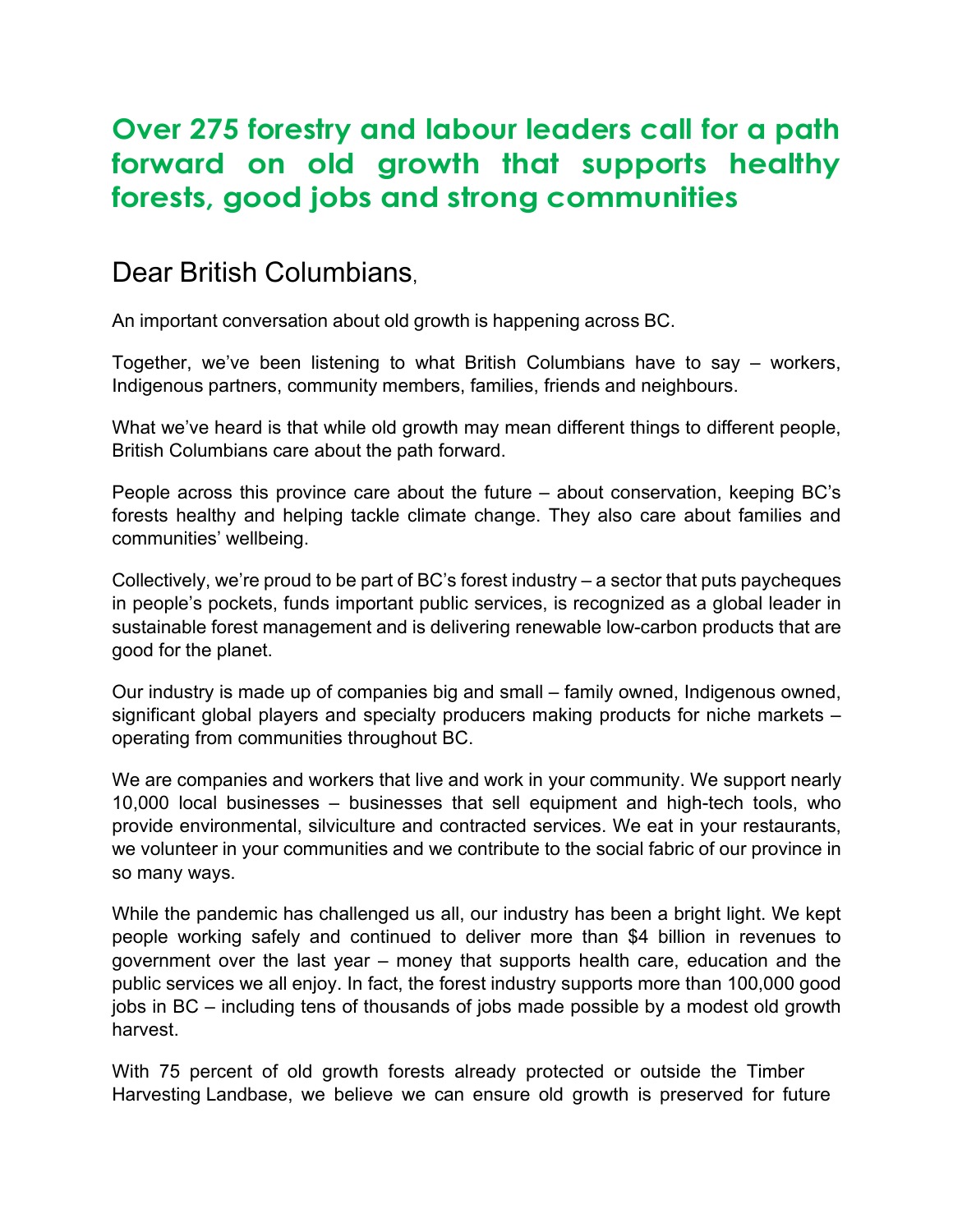generations while also providing opportunities to families and communities who depend on a small portion of BC's old growth for their livelihoods.

We can't do this without a fact-based, inclusive and balanced approach.

The forest industry has a proud history and we can have a bright future. We believe a positive path forward is possible.

We have been listening to the public conversation. Now our hope is that our voice will be heard too.

Signed,

Frank Adams, Timberstone Logging

Brooke & Jeff Alexander, Owners, Ekoorb Enterprise Ltd.

Jamie Alguire P.ENG, RPF, Owner, Maritime Pacific Engineering Ltd.

Charlie Andersen, President, Andersen Pacific Forest Products Ltd.

Ron Andersen, President, Canadian Overseas Log and Lumber Ltd.

E.A. (Ted) Arkell, President, Dyer Logging Co. Ltd.

Nick Arkle, RPF, Chief Executive Officer, Gorman Group

Ed Arnold, President Kermode Forest Products

Barry Areshenkoff, Owner and Operator, Areshenkoff Trucking

Don Backs, Chief Executive Officer and President, Vancouver Specialty Cedar

Products Ltd.

Greg Ball, President, Public and Private Workers of Canada, Local 15

Kimberley Don Banasky, Vice President, Western Canadian Timber Products

Ltd.

Doug Bateman, Owner, Doug Bateman Logging Ltd.

Allan Barr, President, West-Barr Contracting

Larry Bartlett, Owner, XL Projects Inc.

Sam Bath, General Manager, Surrey Cedar Ltd.

Dan Battistella, President, Interior Lumber Manufacturers' Association

Jacqui Beban, Director, Frank Beban Logging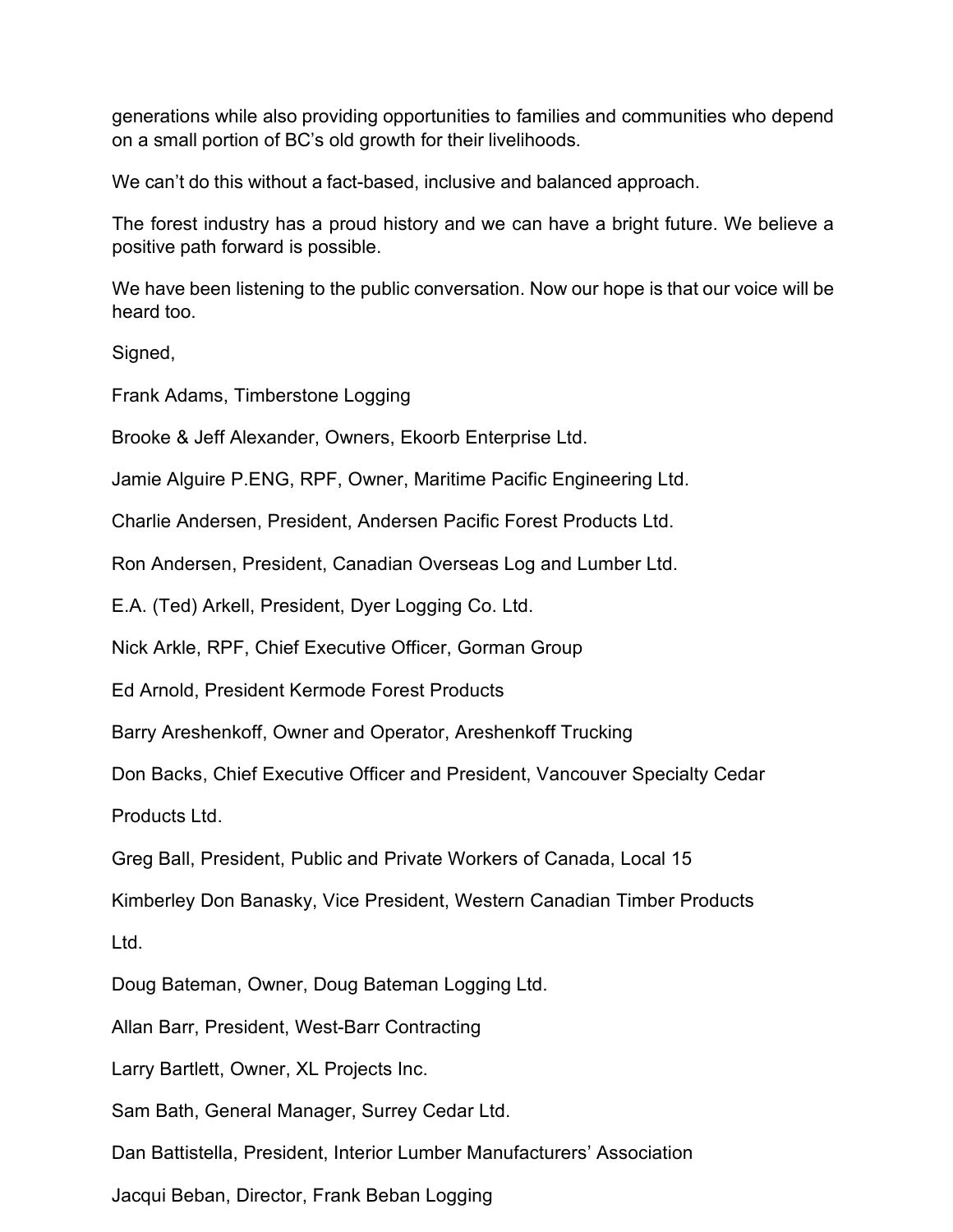Kent Beveridge, President, Skana Forest Products

Al Bieksa, President, United Steelworkers Local 2009 – Fraser Valley

Jordan Blanchard, Controller, Central Cedar

Mike Blosser, Senior Vice President, Manufacturing Services, Louisiana-

Pacific Corp.

Bob Bortolin, Vice President, Business Development, San Group

Bill Bosovich, President, Christian Valley Service Ltd.

Paul Bouchard, Chairman and Chief Executive Officer, BP Wood Ltd.

Clayton Boulter, C.Bolts Falling

Chris Boyd, Manager, Sales and Purchasing, Probyn Export

John Boys, President, Nicola Log Works

Rick Braam, RPF, Owner, Adams Creek Consulting Ltd.

Bob Brash, Executive Director, The Truck Loggers Association Arnold

Bremner, President, Clusko Logging Enterprises Ltd.

John Brink, Founder, President & Chief Executive Officer, Brink Forest

Products Ltd.

Jeff Bromley, Wood Council Chair, United Steelworkers

Rick Brouwer, RPF, Partner, Westland Resources Ltd. Devon Brown, Owner,

DM Logging Ltd.

Ian Brown, Vice President, Woodlands & Fibre Procurement, Ledcor Forest

Products Partnership

Kim Brown, JBM Falling Ltd.

Kevin Belanger, Vice President, Wood Fibre Procurement, Domtar Corporation

Brian Butler, President, United Steelworkers Local 1-1937 – Vancouver

Island/BC Coast

Clint Card, Dodge City Falling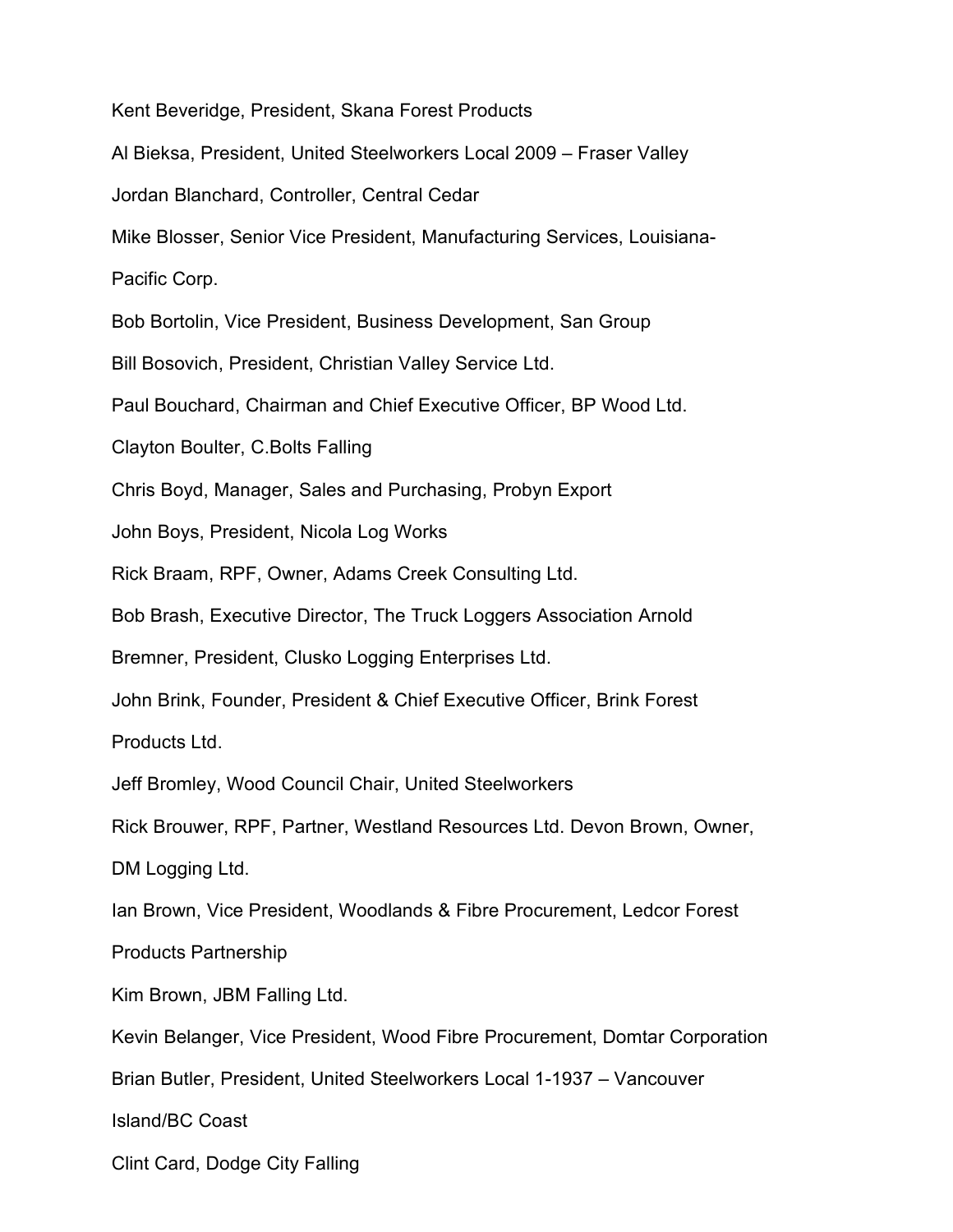Doug Carl, President, CarlWood Lumber Ltd.

Todd Chamberlain, RFT, General Manager, Interior Logging Association Norm Chapdelaine, Owner, Nootka Road Construction Ltd. And NRC Storm Contracting Laura Christy, Owner, Joco Transport Ltd. Tom Clark, General Manager, Nootka Sound Timber Ltd. Mark Clark, President, Federation of BC Woodlot Associations Mike Closs, President, Mike Closs Logging Ltd. Gord Closson, Owner and Logging Manager, South Coast Standing Stem Ltd., North Coast Standing Stem Ltd., Precise Contract Falling Ltd., Heliqwest Aviation Inc. Walt Cobb, Mayor, Williams Lake BC Jeff Coburn, Owner, Edgehill Timber Bob Cochrane, President & Owner, Cochrane Contracting Ltd. Joe Collingwood, Owner, V.I. Equipment Ltd. Mark Copp, Owner, Copperhead Falling Ltd. Mike Copperthwaite, General Manager, Revelstoke Community Forest Corporation Mike Cox, MTB Falling Eric Cridland, President, Cridland Logging Eric Cridland Jr, President, Coyote Hill Contracting Aaron Croft, President, Duece Creek Contracting Ltd. David Crowhurst, Assistant Branch Manager – Campbell River, Western Equipment Ltd. Brody Dalziel, President, Weasel Creek Contracting Corp. Geoff Dawe, President, Public and Private Workers of Canada, Local 2 Crofton Dan De Palma, Vice President, Streamline Transportation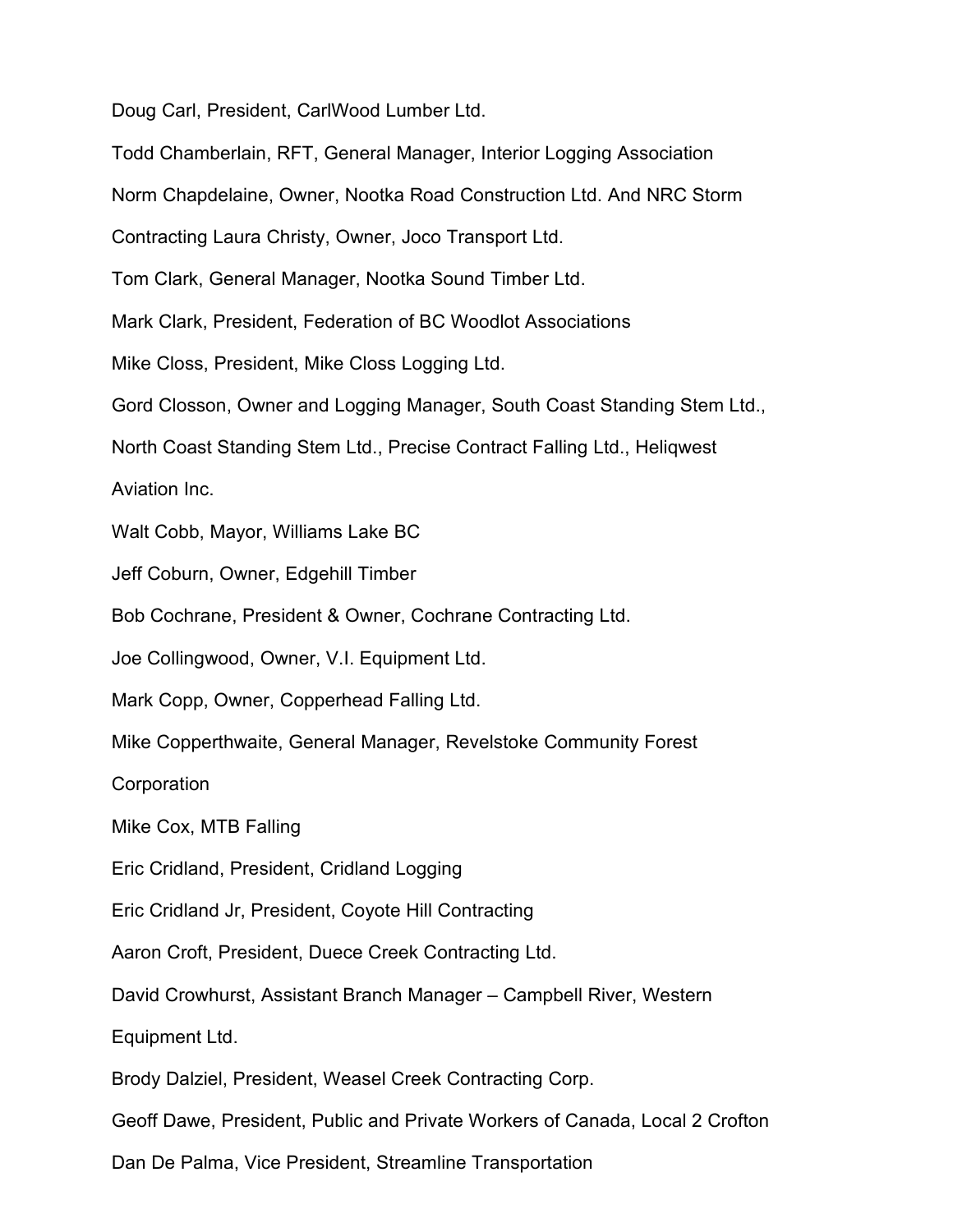Don Demens, President and Chief Executive Officer, Western Forest Products

Lee Deslauriers, PEng, RPF, Principal & Managing Engineer, StoneCroft

Engineering Ltd.

Shilo Devito, SJD Timber Falling Ltd.

Harpal Dhillon, General Manager, Cedarline Industries

Peter Dickson, President, FraserWood Industries Ltd.

Chris Dods, President, Coastal Bridge & Construction

Darlene Dorman, President, WD Harvesting Ltd.

Bob Drackett, Sales Manager, Salmon Arm GM

John Drew, President, Woodco Industries Ltd.

Creole Dufor, Owner, Essential Evergreen Cont. Ltd.

Bill Dumont, Owner, Dumont Events and Tours & Dumont and Associates

Forestry Consultants

Randy Durante, Owner, Alkam Holdings Ltd.

Ric Dürfeld, Owner, Dürfeld Log & Timber

Justin Durning, President, Canadian Conventional Falling

Fred Dzida, President, Weyerhaeuser Company Ltd.

Matt Edmondson, Owner, M. Edmondson Contracting Ltd.

Brian Elesko, Owner, Skytech Yarding Ltd.

Bob Elkington, Owner, Cowichan Lumber Ltd

Tor Ellingsen, Reef Point Falling

Jeff Ellis, JJR Logging Ltd.

Dave Emery, Owner, North Island Comm

Frank Etchart, President, Nadina Logging Ltd.

Dave Fabro, General Manager, Brisco Wood Preservers Ltd.

Wayne Farenholtz, President and General Manager, KMC-Kootrac/Kootenay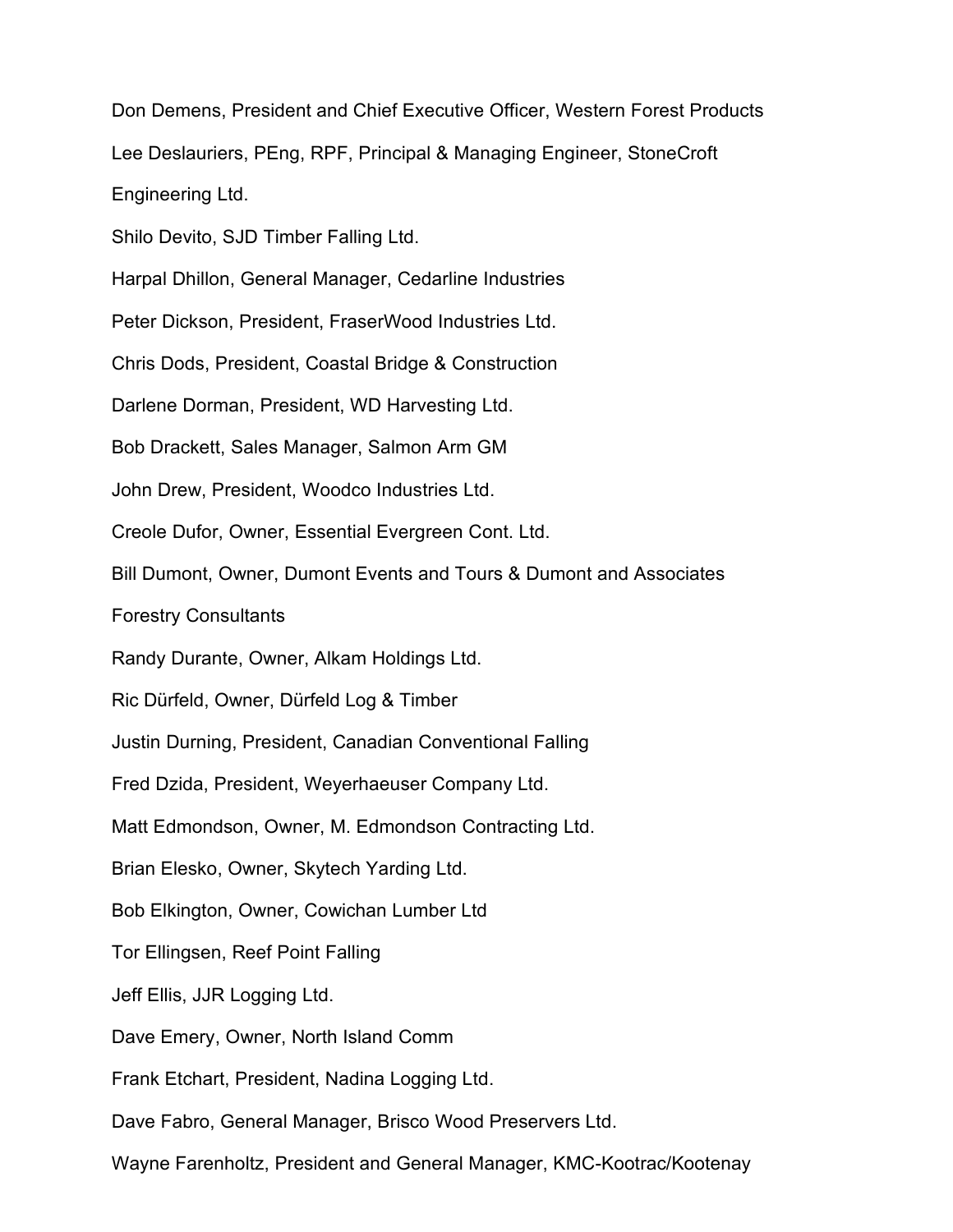Tractor Grant Farquhar, President, United Steelworkers Local 1-405 –

Cranbrook/Kootenays

Ken Fear, Owner, Fearless Log Salvage Ltd.

Larry Fedorkie, RFT, President, Capacity Forest Managment

Ray Ferris, President and Chief Executive Officer, West Fraser Timber Co. Ltd.

Gary Fiege, President, Public and Private Workers of Canada, National

Ian Fillinger, President and Chief Executive Officer, Interfor Corporation

Daniel Fillion, Owner, DBK Contracting

Jack Fisher, Owner, Jack's Diesel Performance

Al Fortune, President, Mid Valley Lumber Specialties

Robin Frame, Robbin Timber

Craig Fredrickson, Owner, Mount Sicker Lumber Co. Ltd.

Ryan Furtado, Principal, Furtado Forest Products Ltd.

Rod Gallant, President, Public and Private Workers of Canada, Local 8

Nanaimo

Jimmy Gardner, 1003057 B.C. Ltd.

Dean Garofano, President and Chief Operating Officer, Delta Cedar

**Specialties** 

Mike Gillen, Owner, Kestrel Helicopters

Gary Gentile, General Manager, Canadian Air-Crane Ltd.

Darren Getz, Owner, San Jose Logging Ltd.

Surinder Ghog, President and Chief Executive Officer, Aspen Planers Ltd. &

Mill & Timber Ltd.

Braden Gierc, Production Manager, Wescon Cedar Products

Marty Gibbons, President, United Steelworkers Local 1-417 –

Kamloops/Thompson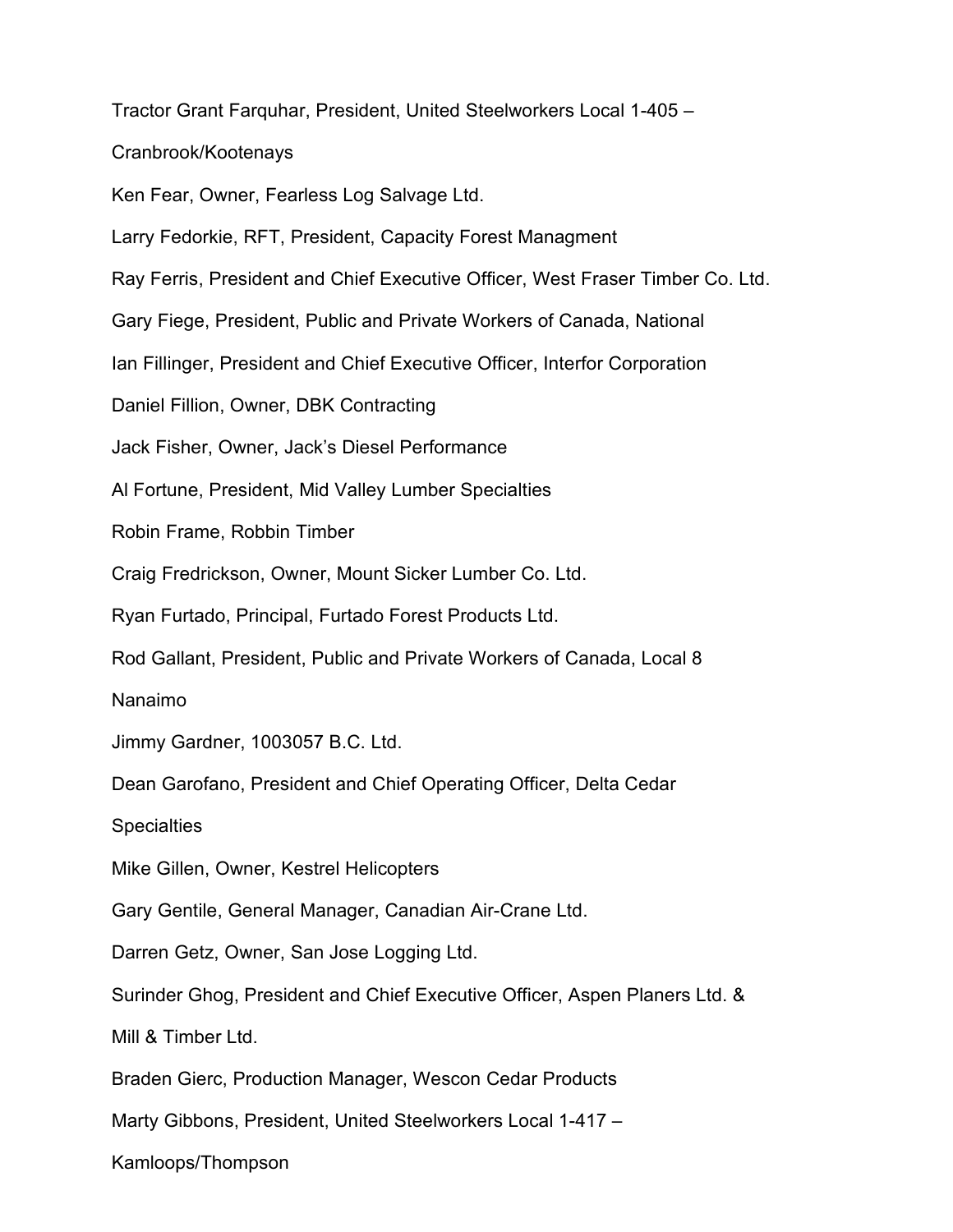Stewart Gibson, Vice President PE Fibre and Pulp Operations Coast, Paper **Exellence** Brent Giesbrecht, Owner, BG Self Loading Ltd. Gary Gill, Founder, Fraserview Cedar John Gillis, Vice President, Sales & Business Development, Centurion Lumber **Manufacturing** Jim Girvan RPF, Owner, MDT Management Decision and Technology Ltd. Don Gossoo, General Manager, Lower Nicola Indian Band Development **Corporation** Bryan Gour, President, Langley Excavator Parts Exchange Inc. John Gregson, President, Copcan Trina and John Gunter, G & R Timber Kim Haworth, Manager, Terrace Community Forrest LLP Ron Harvie, Skiptooth Contracting Brian Hawrysh, Chief Executive Officer, BC Wood Specialties Group Association Bob Heatley, Owner, Thunder Bay Tugs Reid Hedlund, Owner, Mid Boundary Contracting Paul Heit, Woodlands Manager, Galloway Lumber Company Ltd. Andy Hiebert, President & Owner, Cross Creek Logging Ltd. and Andy Heibert Trucking Ltd. Kuldeep Rai Hoey, President & Owner, Kajohl Management Ltd. Kasey Holland, 4-N Investments Scott Horovatin, Secretary, Horovatin Ent. Ltd. J&T Holdings Erika Horvath, Director, Pacheedaht Andersen Timber Holdings LLP (TFL 61) Allison Mackenzie Hoy, Office & Finance Manager, Star Contracting Ltd./Roc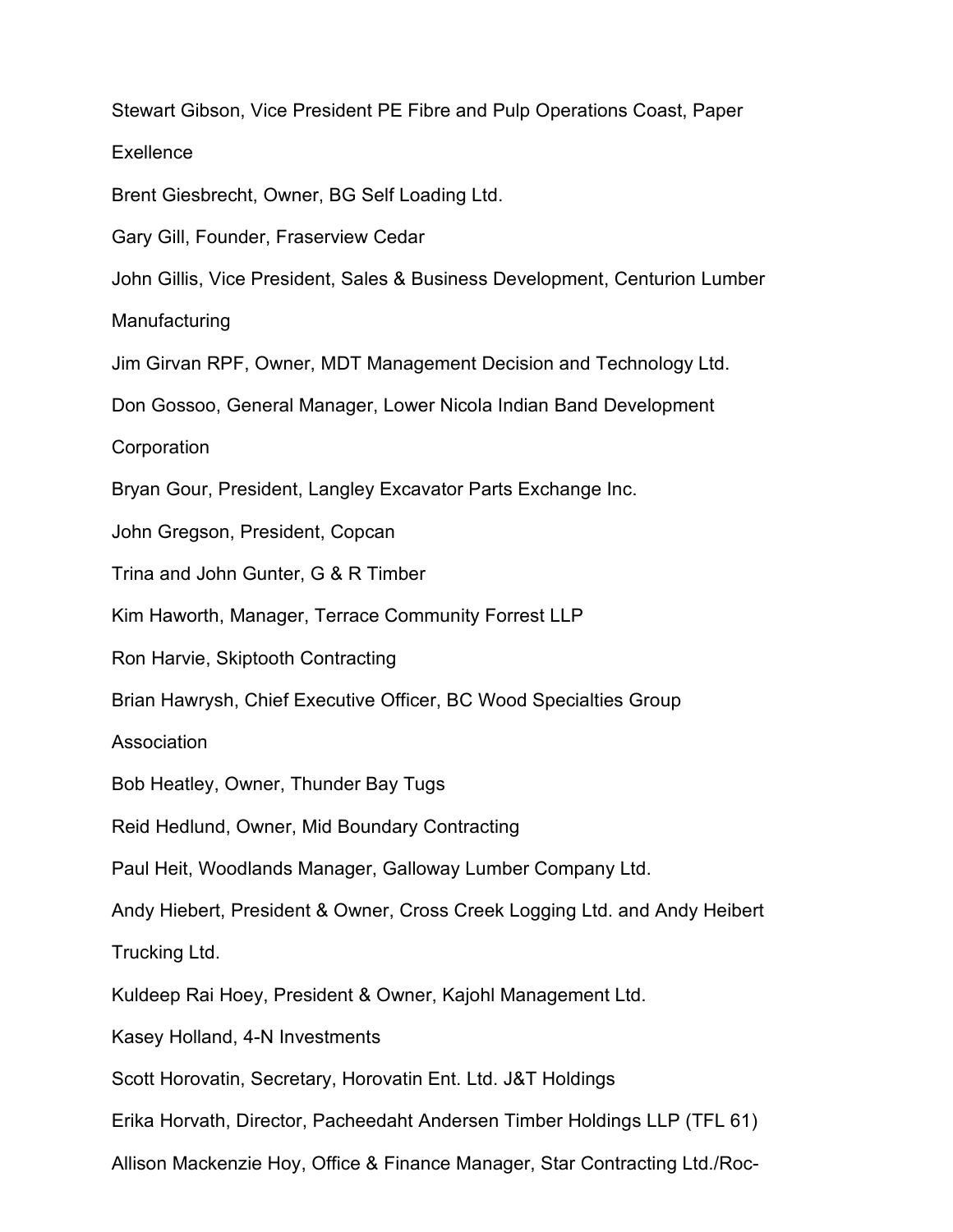Star Enterprises Ltd.

Louis Hoy, Sales Manager, Oregon Canadian Forest Products

Ally Huang, President, Glandell Enterprises Inc.

Carla Hubbert, Controller, Olympic Industries

Jorden Ilnicki, President, Jordco Enterprises Ltd.

Tracy Ilnicki, President, Jatco Timber Ltd.

Bill Ireland, President, Deep Cove Forest Products Inc. Dale Israel, Owner,

Israel Trucking

Allan Jackman, Owner, C.A.B. Industrial Automotive Ltd & North Island Marina

Paul Jeannotte, Senior Sales Manager, Orica

Parm Jhajj, President, Jhajj Lumber Corporation

Darrell Johnson, Owner, Whiskey Jack Logging Ltd.

Garth Johnson, RPF, General Manager, BenWest Logging Ltd. and Stafford Lake Logging Ltd.

Kelly Johnson, President, Public and Private Workers of Canada, Local 1

Castlegar

Dick Jones, President and Chief Executive Officer, Teal-Jones Group

Trevor Kanigan, President and General Manager, Selkirk Truss Ltd. & Gold

Island Forest Products Ltd.

Don Kayne, President and Chief Executive Officer, Canfor Corporation

Richard Kaufmann, Chief Executive Officer, Silva Timber Products

Roger Keery, President, Skeena Sawmills | Skeena Bioenergy

Sharon Keller, Operations Manager, Doubletree Forest Products Ltd.

Rob Komlos, Owner, Woodline Forest Products Ltd.

Jeff Koopman, President, Beartooth Falling Ltd.

Bill Kordyban, President, Carrier Lumber Ltd.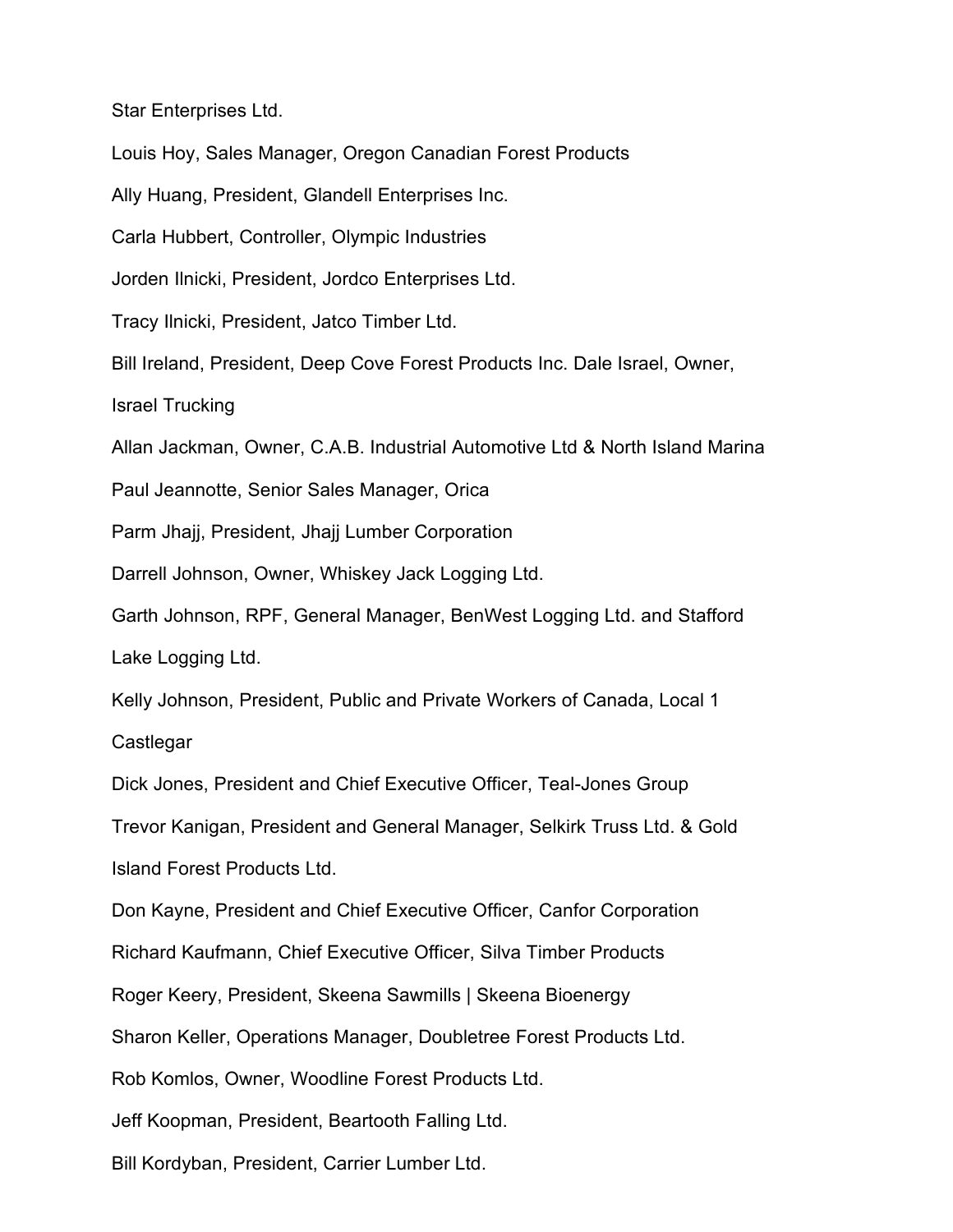Jeremy Kuharchuk, Director, Blue Valley Trucking Ltd. Lynn Krieger, President, TST Contracting Ltd. Brian Kyle, Operations Manager, Northwest Hardwoods Canada Inc. Ashley Ladyman, Woodlands Manager, Stella-Jones Inc. Tyson Lambert, Vice President, T-MAR Industries Ltd. Grant Lange, LT Contracting Ian Leask, General Manager, Lignum Forest Products Chuck LeBlanc, President, Public and Private Workers of Canada, Local 9 Prince George Phil Lemon, Principal, Oregon Canadian Forest Products Bob Lester, President, Lyle Forest Products Ltd. Elliott Lifton, Alligator Creek Falling Bob Lind, Owner, Lindwest Holdings Ltd. Reid Lind, GR (Mac), Lind Logging Ltd. Don Linnen, Get-er-Done Logging Tim Lloyd, Owner, Forestech Equipment Kim Lodge, President, Stones Bay Holdings Ltd. Wade Macadam, Manager, Pro-Fix Mobile Maintenance Ltd. Dale Macandale, Owner, Macandales Supply Ron MacFarlane, Owner, RJM contracting Brian MacKenzie, President, Tasler Forest Products (Canada), Inc. Mike Mackie, Salmon River Contracting Dan Macmaster, Fibre Manager, Vaagen Fibre Canada Damian Maddoces, High Altitude Falling Marvin Malberg, Owner, Whiskey Jack Logging Ltd. Dan Main, Manager, Main Logging Ltd.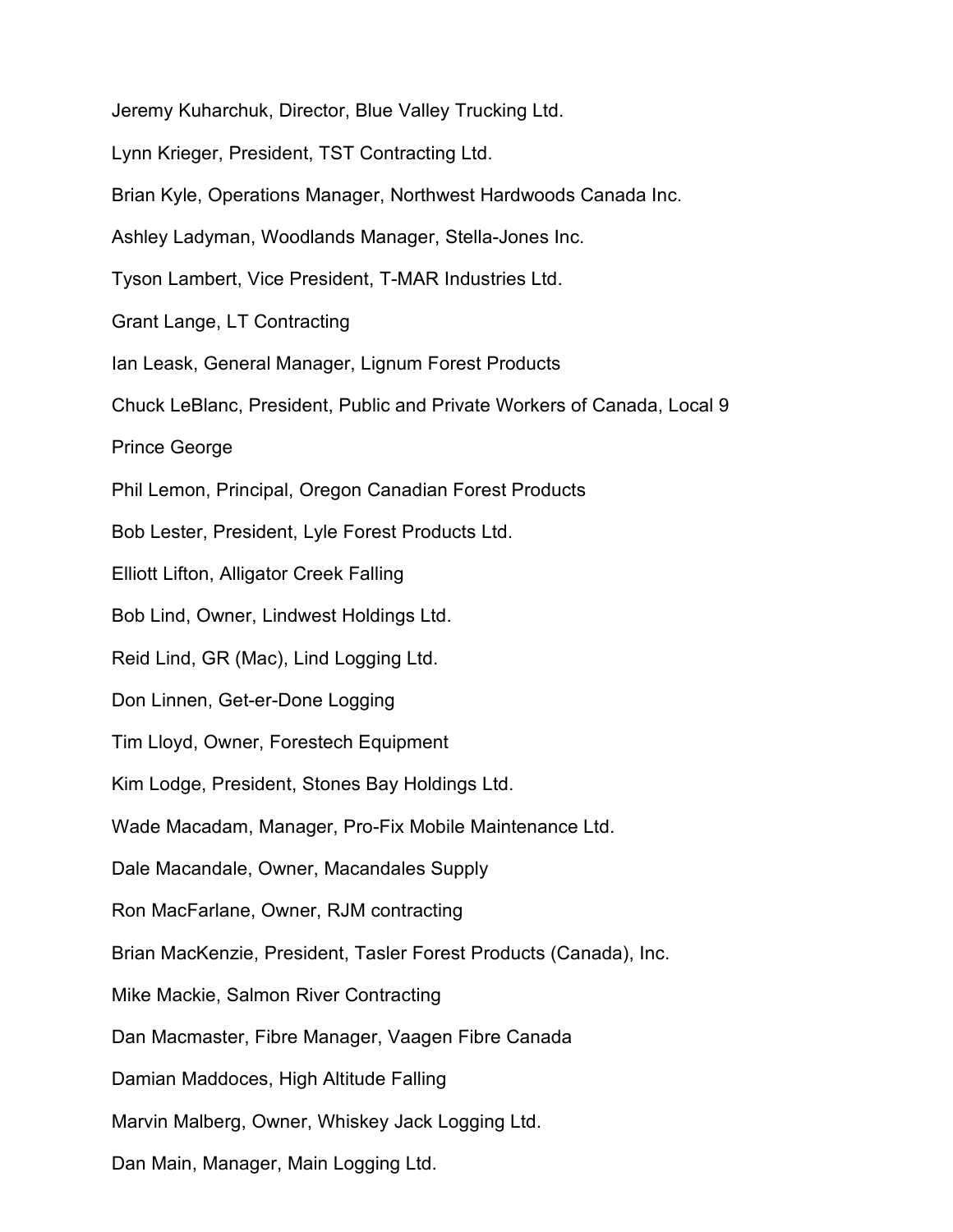Jason Mann, General Manager, AJ Forest Products Ryan Martens, Owner & Operator, Crooked River Contracting Bob Marquis, Owner, Bob Marquis Contracting Ltd. Don Mathews, President, Roadman Transport Inc. Ted Matter, Sales Manager, Tyee Timber Products Ltd. Daniel Mattey, President, Leslie Bell Mattey Bros (1980) Ltd. Elizabeth Marion, President, Princeton Wood Producers Colin McEwan, Tunnah Timber Pat McGregor, President, United Steelworkers Local 1-423 – Kelowna/Okanagan Boundary Shawn McIver, President, Lime Creek Logging Ltd. Mike McKay, Owner, Franklin Forest Products Grant McKinnon, Consultant, All-Fab Building Components LLC Dave McNaught, Owner, Seaspray Log Scaling Ltd. Darren McQueen, Operations Manager, Stones Bay Holdings Ltd. Tim Menning, President, Hytest Timber Ltd. Gord Menzel, Vice President Operations Manager, Lizzie Bay Logging Ltd. Brian Menzies, Executive Director, Independent Wood Processors Association Jean-Marc Messmer, Owner, 49 North Helicopters Bill Milligan, Owner, North Island Rock Pro Harald Mischke, President, Cedarland Forest Products John Mohammed, President and Owner, A&A Trading Ltd. Robin A Monk, President, R.A.Monk Holdings Ltd. Gryphon Moore, Owner, Fall Moore Contracting Ltd. Doug Mosher, Principal Consultant, ACTION Management Services Danny Mould, Blue Feather Enterprises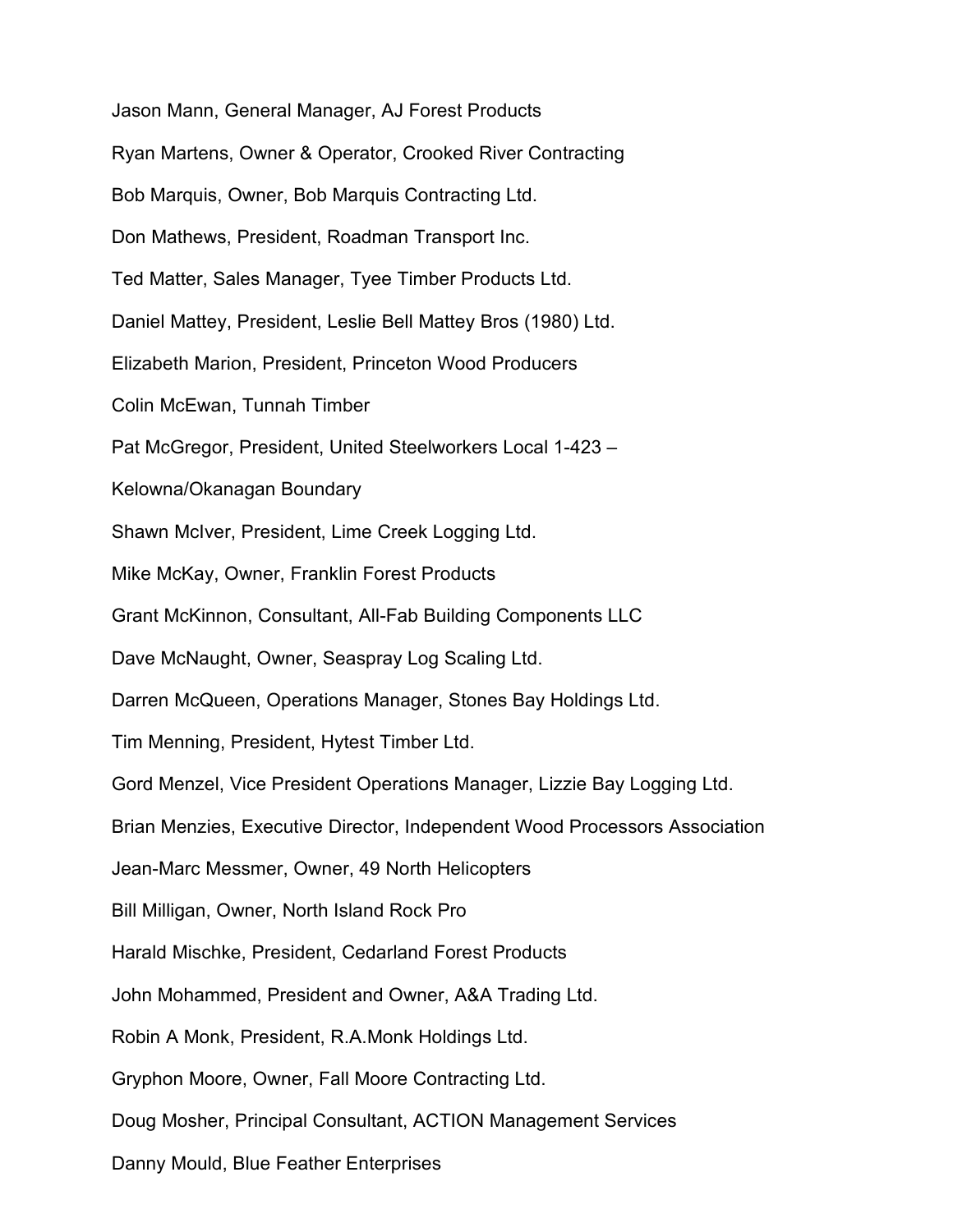Bill Nelson, Owner, Holdbrook Dyson Logging Ltd. John Nester, General Manager, North West Loggers Association Lyle Newton, President, Jordan River Logging Ltd. Jordan Nicolussi, President, Sibola Mountain Falling Ltd. Mike Niedziejko, President, Top Down Enterprises Inc Jen Norie, General Manger, VIH Helicopters Ltd./NextJen Marine Services Ltd. Martin Northey, Avalanche Falling Rob Novak, President, Dunkley Lumber Ltd. Larry Ofstie, Owner, L.W. Ofstie Trucking Dai Ono, Principal, Daizen Joinery Ltd. Brian O'Rourke, President, United Steelworkers Local 1-2017 – Prince George/BC North/Caribou Alec Orr-Erwing, Owner, A. Orr-Ewing and Associates Glenn Overhoff, President, Julius Becker Forest Ltd. Warren Palmer, Director, Inland-Group Doug Pauze, President, Coastland Wood Industries Jeffrey Pearce, General Manager, Channel-ex Trading Corp. Joe and Kathy Pedneault, Owners, Timbrr Enterprises and Kip Brown Trucking Tom Pick, President, Ashlaur Trading Inc Dan and Gerry Pilon, Directors, P&D Logging Ltd. Ernie Piva, Owner, E.C. Piva Contracting Ltd. Larry Poggemoeller, President, North Enderby Timber Ltd. J. Bruce Pollock, President, Interex Forest Products Ltd. Nancy Ponting, Owner, Ponting Contracting Ltd. David Pope, President, Bear Lake Logging Jake Power, Owner, Powerwood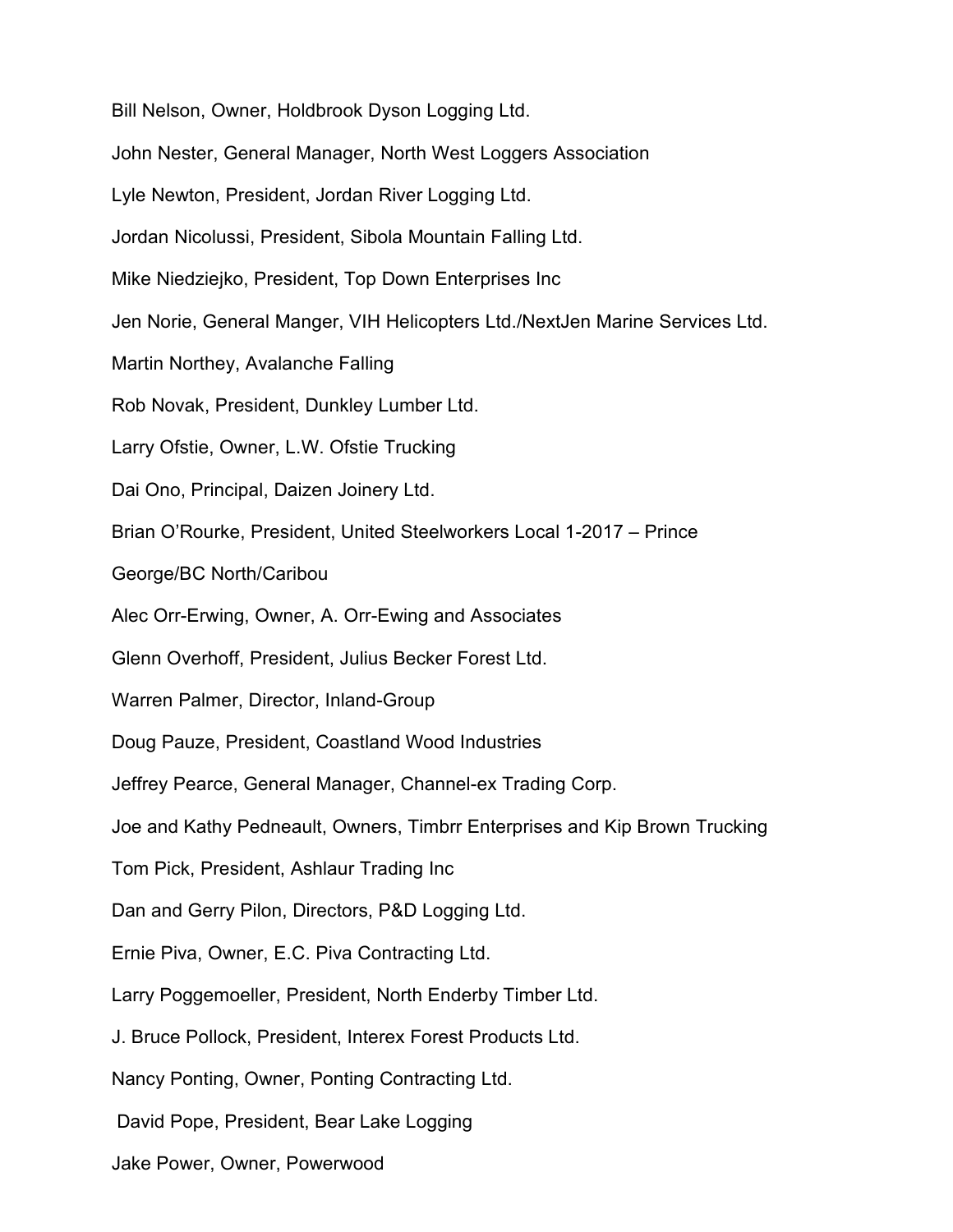Darren Preston, RS-ACRT, Preston Customs Autobody and Paint

Meagan Preston, CCDP, Owner, Preston Communications and Consulting

Kurtis Randle, Owner, KR Logging Ltd.

Andy Rielly, President, Rielly Lumber Inc.

Kyle Rose, Owner, Black Rose Contracting Ltd.

Bill Ross, President, Buttle Lake Resources

Todd Rudolph, RFT, Co-owner, Little River Resources Ltd.

Paul Sadler, Chief Executive Officer, Nanaimo Forest Products Ltd.

Chris Sainas, Partner, Dakeryn Group of Companies

David Sandur, Managing Director, Leisure Lumber Ltd.

Robert Sandve, Plant Manager, Haida Forest Products Ltd.

Ron Sangara, President, Leslie Forest Products Ltd.

Ranj Saran, General Manager, West Rim Fibre Corp.

Sam Satosono, Sales Manager, Anderson Pacific Forest Products Ltd.

Steve Saunders, Steve Saunders Contracting

Lori Schmitz, Secretary/Owner, Cross Creek Logging Ltd. and Andy Heibert

Trucking Ltd.

Brad Schulte, Owner, Tor-Kel Contracting Ltd.

Alison Schumann, General Manager, 54 Reman

Dan Scott, Principal, Peninsula Logging Ltd. and Waddington Logging Ltd.

Aaron Service, President, Peninsula Logging Ltd.

Rich Seymour, Operations Manager, Kitselas Forestry LP

John Shafi, Director/Sales Manager, Aquila Cedar Products Ltd.

Ken Shields, Chief Executive Officer, Conifex Timber Inc.

Cam Shiell, National Environmental Sustainability Officer, Public and Private

Workers of Canada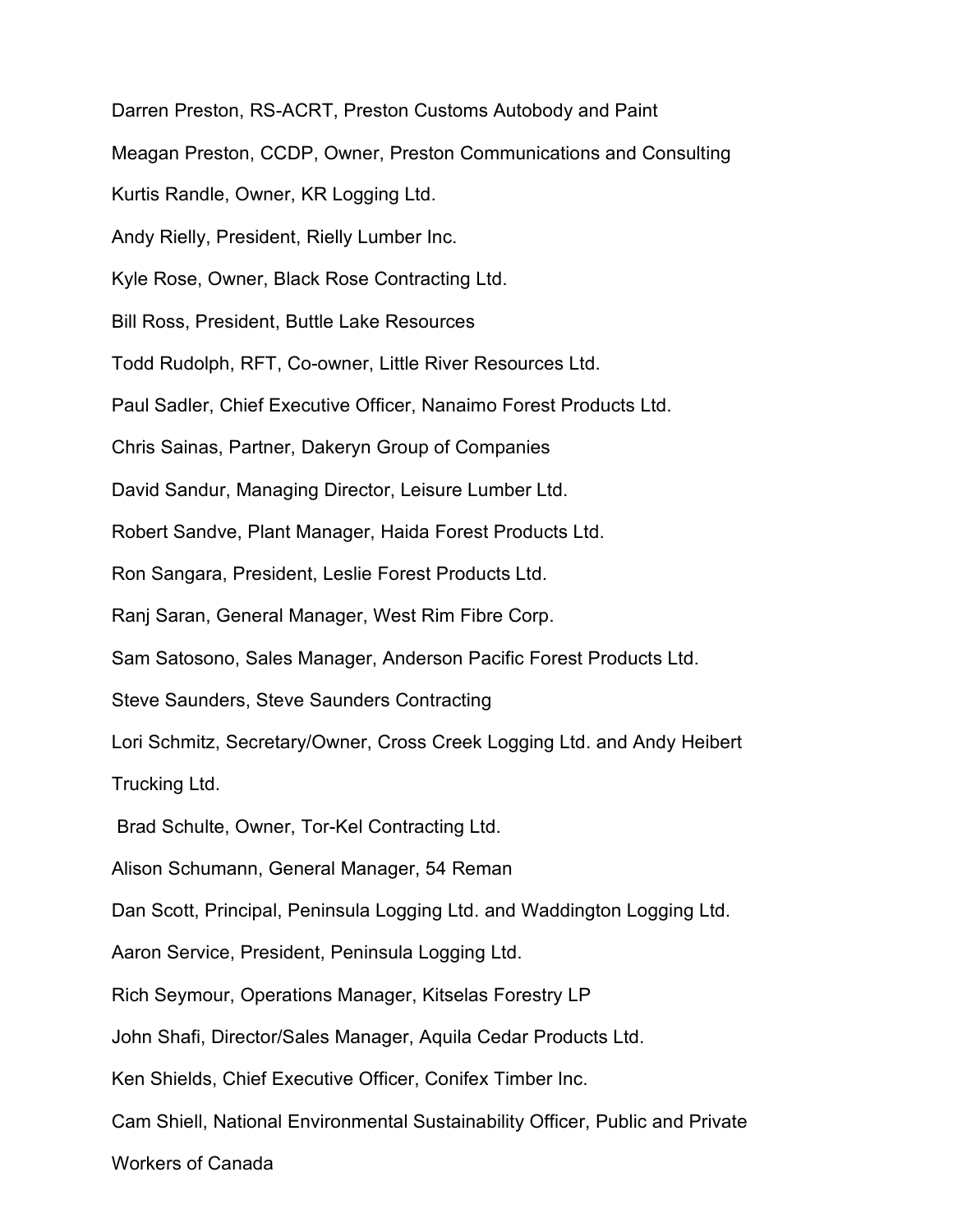David Sicotte, President, D.W. Sicotte Trucking

- Shawn Sicotte, Owner, S.D. Sicotte Trucking
- Avtar Sidhu, President, Riverside Forest Products (2018) Inc.
- Barry Simpson, Manager, Oceanview Forest Products Ltd.
- Steve Skorey, Owner, Bolder Contracting, a division of Skorey Enterprises Ltd.
- Doug Sladey, President, Sladey Timber Ltd.
- Steven Sladey, President, Cecil Hill Contracting Ltd.
- Victor Sladey, President, Vortex Blasting & Breaking Ltd.
- Myron Smaha, President, Fink's Sawmill Ltd.
- Sean Smyth, Chief Pilot, West Coast Helicopters
- Rob Sohi, President, Pacific Lumber Remanufacturing Inc.
- Randy Spence, President, R. Spence Contracting Ltd.
- Greg Stewart, President, Sinclar Group Forest Products Ltd.
- Spencer Stewart, Owner, SS Logging
- Paul Stonehouse, Forbes Forestry Ltd.
- Joe Storback, Operations Manager, Jarl Towing Ltd.
- Justin Storm, President, JH Huscroft Ltd.
- Tom Sundher, President, Coast Clear Wood
- Chris Sutherland, Founder, Sutherland Group Enterprises
- Melissa/Ryan Swanson, Director, AC/DC Contracting Ltd.
- Vicki Swanson, Director, Rough Bay Enterprises Ltd.
- Adam Sweeney, Owner, Gowlland Towing Ltd.
- Carl Sweet, Director, BC Forestry Alliance
- Philippe Theriault, RPF, General Manager, Tsi Del Del Enterprises Ltd.
- Doreen Thomas, Owner, BNW Contracting—a division of Weir Consolidated
- Ltd.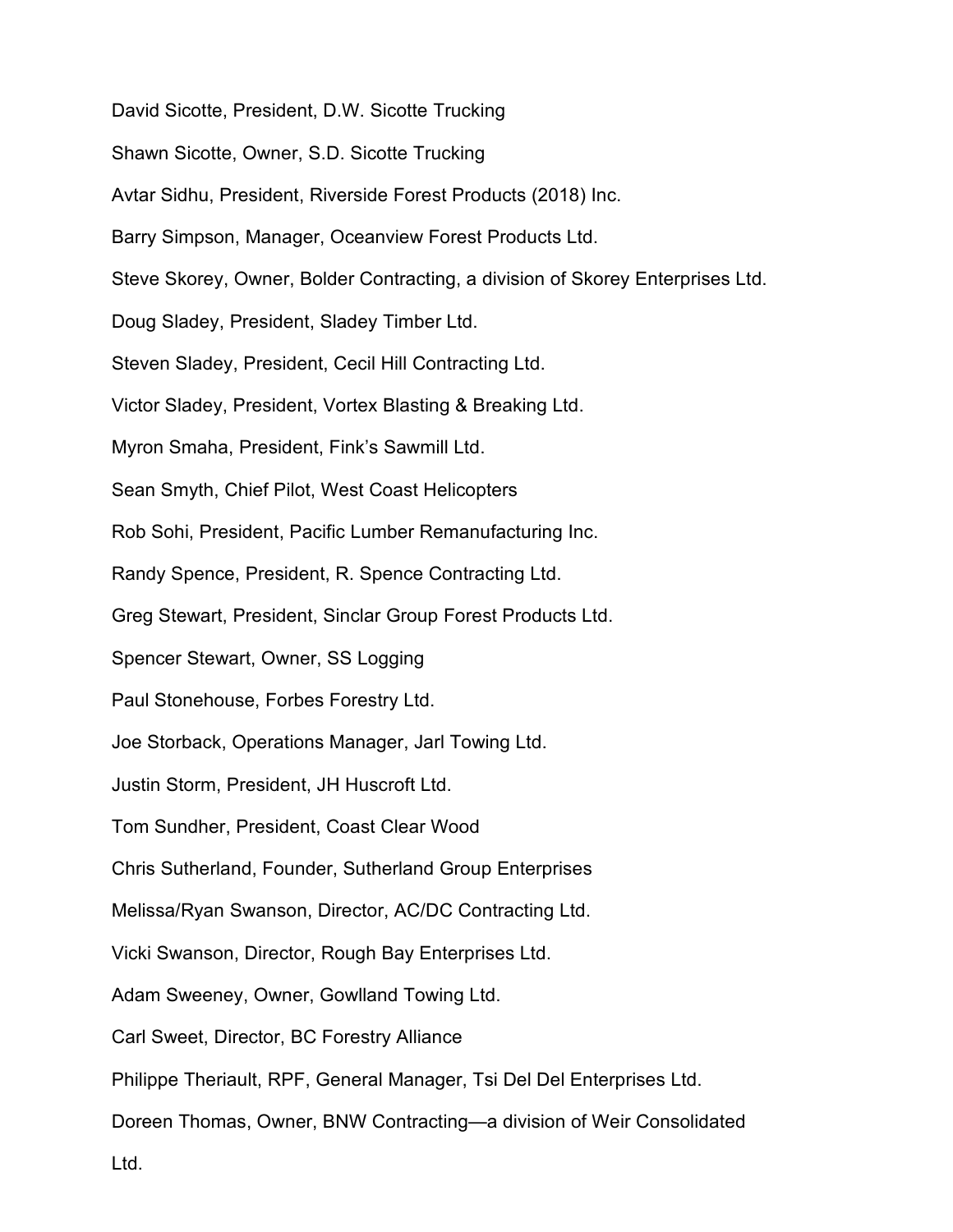Klay Tindall, RPF, G.M. Forestry Operations, Lil'wat Forestry Ventures LP Steve Tobacca, Tobacca Contracting Gord Thompson, Ironside Contracting Matthew Thompson, President and Chief Executive Officer, Timber Baron **Contracting** Jim Tryer, President, Trans-Pacific Trading Rob Ubleis, President, Ubleis Logging Ltd. David Uppal, President, Pioneer Pallet & Lumber Ltd. Craig Upper, President, Porcupine Wood Products Ltd. Dorian Uzzell, President, Wahkash Contracting Ltd. Steve Venus, President, Blue Thunder Contracting Ltd. Ronald Volansky, President, R&A Logging Ltd. Crystal and Rodney Vuorela, Owner, RSD Road Building Ltd. Hand Wadlegger, President, Wadlegger Logging and Construction Curtis Walker, General Manager, The Waldun Group Ed Watkins, President, The Watkins Group Hugh Watt, Owner, True North Forestry Consulting William W. Waugh, General Manager, WWW Timber Products Ltd. Scott Weatherford, Chief Executive Officer, Atco Wood Products Ltd. Lyle Weins, President, Barlow Lake Logging Brian Welch, President, Olympic Forest Products Ltd. Todd Wells, Operations Manager, K&D Contracting Ltd. & Strathcona Contracting Ltd. Julian Welp, Welpers Tree Service Ltd. Bob West, Vice President, Quadra Cedar Shon White, Owner, Advanced Road Construction Chris Widmeyer, President, Roadex Contracting Ltd.